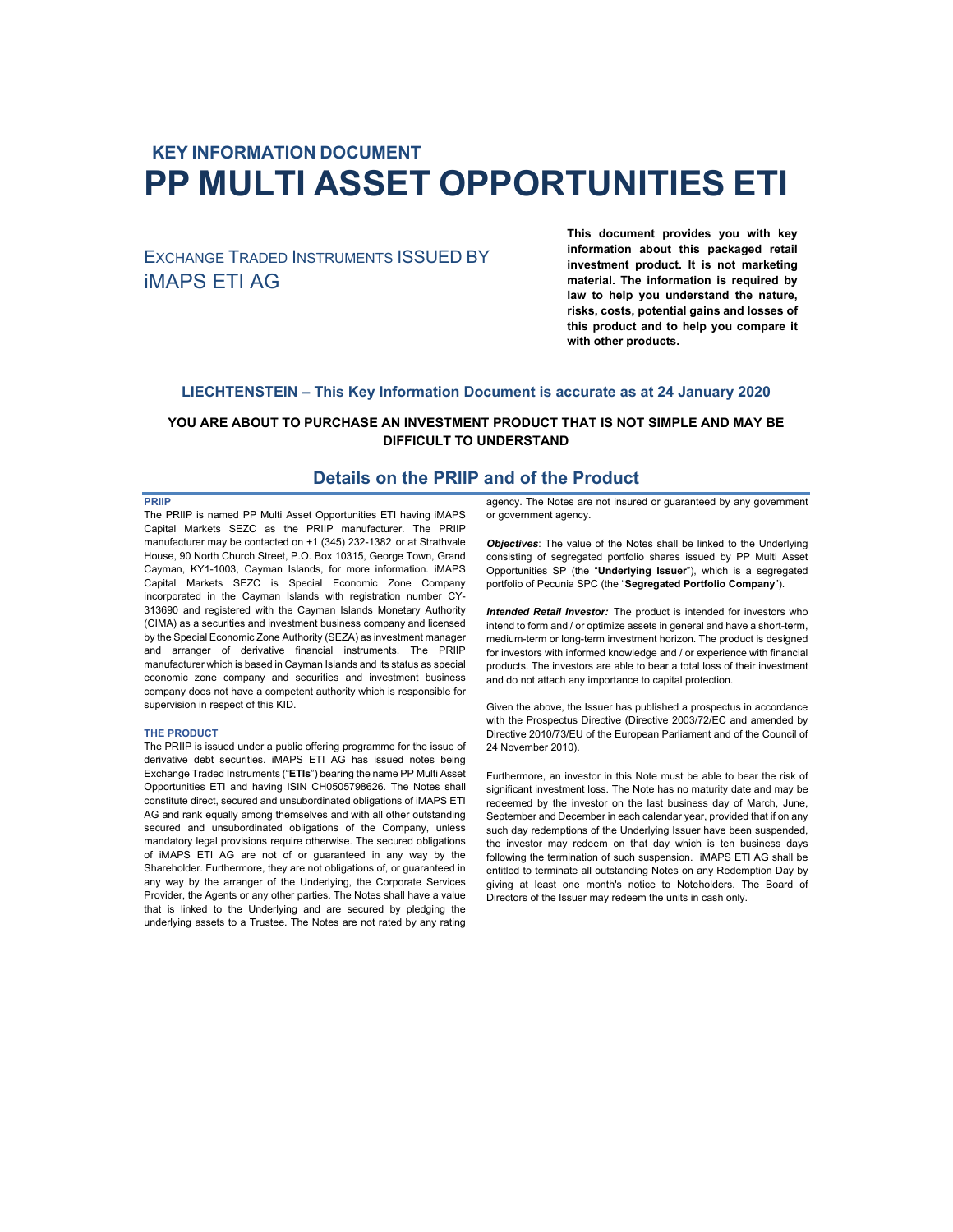# **What are the risks and What could I get in return?**

| <b>RISK INDICATOR</b>                                                    |   |   |  |  |  |                    |  |
|--------------------------------------------------------------------------|---|---|--|--|--|--------------------|--|
| Investment in this Note is graded as high due to the exposure to the     |   |   |  |  |  |                    |  |
| Underlying, in additional to the fact that there is no capital guarantee |   |   |  |  |  |                    |  |
| and that the product has not been in existence for more than twelve (12) |   |   |  |  |  |                    |  |
| months.                                                                  |   |   |  |  |  |                    |  |
|                                                                          |   |   |  |  |  |                    |  |
|                                                                          |   |   |  |  |  |                    |  |
|                                                                          |   |   |  |  |  |                    |  |
| <b>Lower risk</b>                                                        |   |   |  |  |  | <b>Higher risk</b> |  |
|                                                                          |   |   |  |  |  |                    |  |
|                                                                          | າ | າ |  |  |  |                    |  |

**IT IS RECOMMENDED THAT THE INVESTOR RETAINS THE INVESTMENT FOR A PERIOD OF AT LEAST 5 YEARS. THE INVESTOR MUST BE ABLE TO BEAR THE RISK OF INVESTMENT LOSS.** 

PP Multi Asset Opportunities ETI can be exposed to the value, risks and volatility the Underlying. For more information on the specific risks please revert to the full base prospectus and applicable Terms and Conditions. The ETI tracks the performance of the Underlying 1:1. The ETI as well as its Underlying have less than five years track record of monthly prices.

**What does this indicator mean?**

- The Note may target a range of asset classes and may therefore be exposed to a wide span of risks including but not limited to the risk of default, exchange rate fluctuations and emerging market risks among others. More information on the risks which may affect your investment are given in the base prospectus and the applicable Terms and Conditions.
- This risk indicator may not be a reliable indicator of the Note's future risk profile and does not constitute a target or a guarantee of performance. The risk profile of the Note may and will shift over time due to the discretionary investment strategy and the risk factors described in the base prospectus, specific Terms and Conditions and this document are not intended to constitute an exhaustive list of all the risks to which the Note's investment may be exposed. No guarantee is given as to the recovery of your initial investment.
- Although the ETI units are traded at the MTF operated by the Vienna Stock Exchange there is no independent market maker for the Notes and thus they are considered illiquid.

The investor may risk losing all the invested capital.

## **PERFORMANCE SCENARIOS**

Taking into account the historic performance of the Underlying in addition certain risk profile and risks taken which were carried forward, the below constitute the best estimates. As the ETI as well as its Underlying have less than five years monthly track record the estimates are based on best estimates made by the KID manufacturer and not based on at least five-year historic values:

| Investment:                |                                                                   | 1 vear     | 3 years    | 5 years    |
|----------------------------|-------------------------------------------------------------------|------------|------------|------------|
| Un-favourable scenario     | What you might get back after costs<br>(average return each year) | €8,500,00  | €6,141.25  | €4,437.05  |
| Moderate scenario          | What you might get back after costs<br>(average return each year) | €10,300,00 | €10.927.27 | €11,592.74 |
| <b>Favourable scenario</b> | What you might get back after costs<br>(average return each year) | €11.000.00 | €13,310,00 | €16.105.10 |

The Underlying has less than five years history of monthly prices.

**The tax legislation of the retail investor's home Member State may have an impact on the actual pay-out.** 

## **What happens if the Issuer is unable to pay-out?**

**Investors' attention is brought to the fact that in case iMAPS ETI AG is unable to fulfil its payment obligations under the Note, an** 

**investor related loss is not covered by an investor compensation or guarantee scheme.** 

#### **What are the costs?**

Charges paid by investors are used to pay the costs of running the Note, including but not limited to the costs of marketing and distributing the Note. Investors' attention is drawn to the fact that charges may reduce the potential growth of the investment. Investors' attention is also drawn to the fact that there are additional costs not borne by the PRIIP but by the Underlying Segregated Portfolio. The TER of the Underlying Segregated Portfolio is 2.66% plus a performance fee of 20%, subject to a high-water mark.

| <b>Costs over time:</b>         |    |        |                   |                    |                    |
|---------------------------------|----|--------|-------------------|--------------------|--------------------|
| Investment                      | ι€ | 10.000 | 1 Year Investment | 3 Years Investment | 5 Years Investment |
| <b>Scenarios</b>                |    |        |                   |                    |                    |
| <b>Total costs</b>              |    |        | 0.00              | 0.00               | 0.00               |
| Impact on return (RIY) per year |    |        | $0.00\%$          | $0.00\%$           | $0.00\%$           |

The Reduction in Yield (RIY) shows what impact the total costs you pay will have on the investment return you might get. The total costs take into account one-off, ongoing and incidental costs. The amounts shown here are the cumulative costs of the product itself, for three different holding periods. They include potential early exit penalties. The figures assume you invest € 10,000. The figures are estimates and may change in the future.

The person selling you or advising you about this product may charge you other costs. If so, this person will provide you with information about these costs and show you the impact that all costs will have on your investment over time.